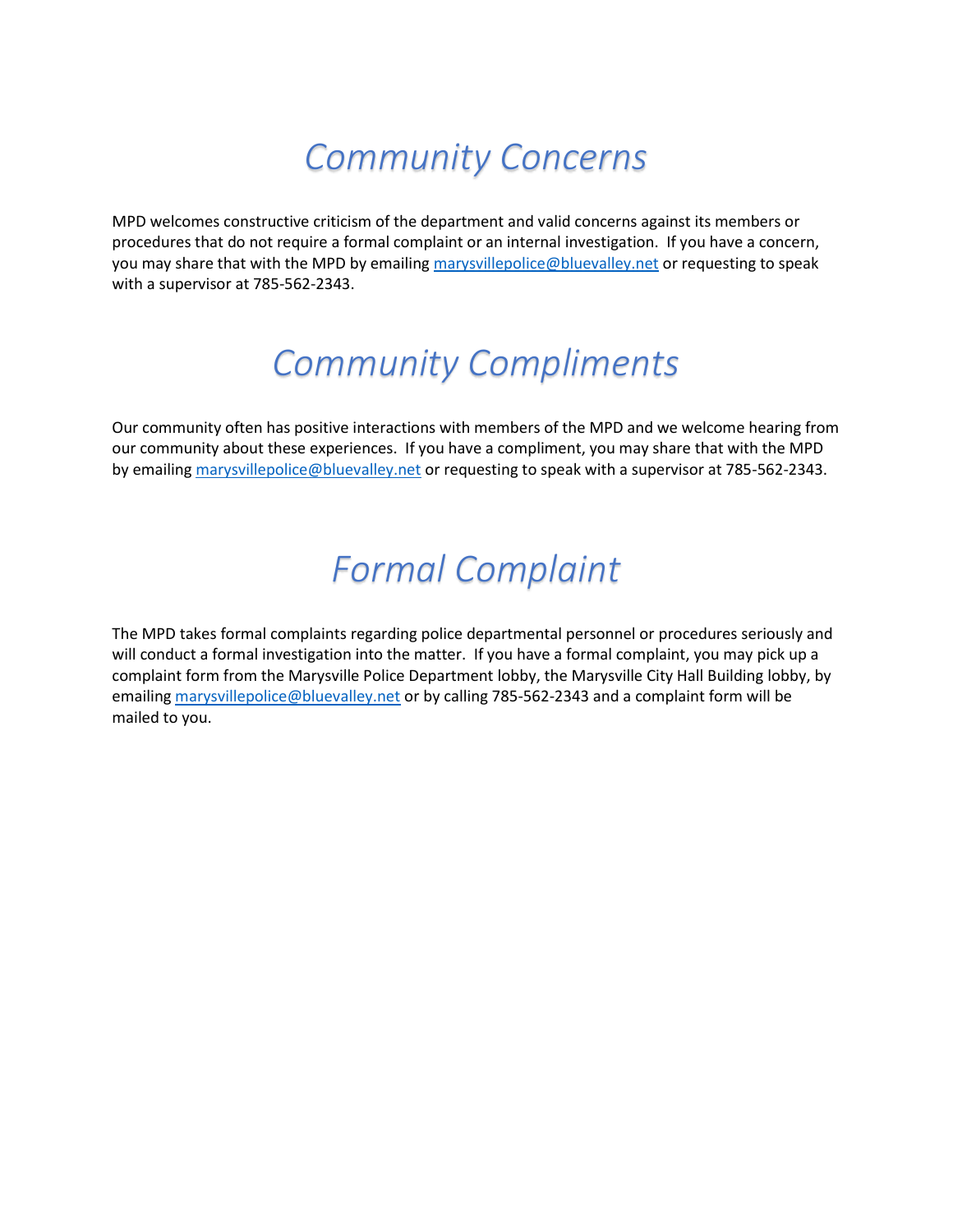### **Citizen Complaint Form**

**The Marysville Police Department strives to maintain a professional image and treat citizens fairly. Every citizen shall have the opportunity to voice their complaint concerning the conduct of any Marysville Police Department employee.**

**After completing this form you may leave it with any employee of the MPD, drop it off in person, mail or fax it to the police department, or scan and electronically send it to:**

#### **Mailing Address**

**Marysville Kansas Police Attn: Citizen Complaint 207 South 10th Street Marysville, KS 66508**

**Fax #: (785-562-3296) Email: marysvillepolice@bluevalley.net**

#### **COMPLETING THIS FORM**

**If we are to thoroughly investigate your complaint, you will need to complete all sections of this report. If you have any questions you can request a supervisor meet with you to file the report on your behalf or to assist you in completing the report if you prefer.**

| <b>Section - A</b> | This is the physical address/location of where the allegation took place.<br>Please check the appropriate box indicating the date and time the incident occurred.           |
|--------------------|-----------------------------------------------------------------------------------------------------------------------------------------------------------------------------|
| <b>Section - B</b> | This section will list your personal information.<br>Check the appropriate box for race, sex and yes/no answers that apply.                                                 |
| <b>Section - C</b> | Used to detail injuries and medical staff who treated you.                                                                                                                  |
| <b>Section - D</b> | List your witnesses name, address and contact phone number for interview purposes.                                                                                          |
| <b>Section - E</b> | List the employee(s) you are complaining about.<br>If you know the employee's ID # or the car they were driving at the time of the incident,<br>list those in this section. |
| <b>Section - F</b> | Give a complete and detailed account of what occurred and what you are complaining about.                                                                                   |
| <b>Section - G</b> | There are times when a complainant does not want a formal report, but would prefer<br>a different kind of action. Tell us how you would like this complaint to be handled.  |
| <b>Section - H</b> | Read, sign and date the signature block.                                                                                                                                    |

**ANY QUESTIONS CAN BE DIRECTED TO THE:**

**Chief of Police (785) 562-2343 marysvillepolice@bluevalley.net**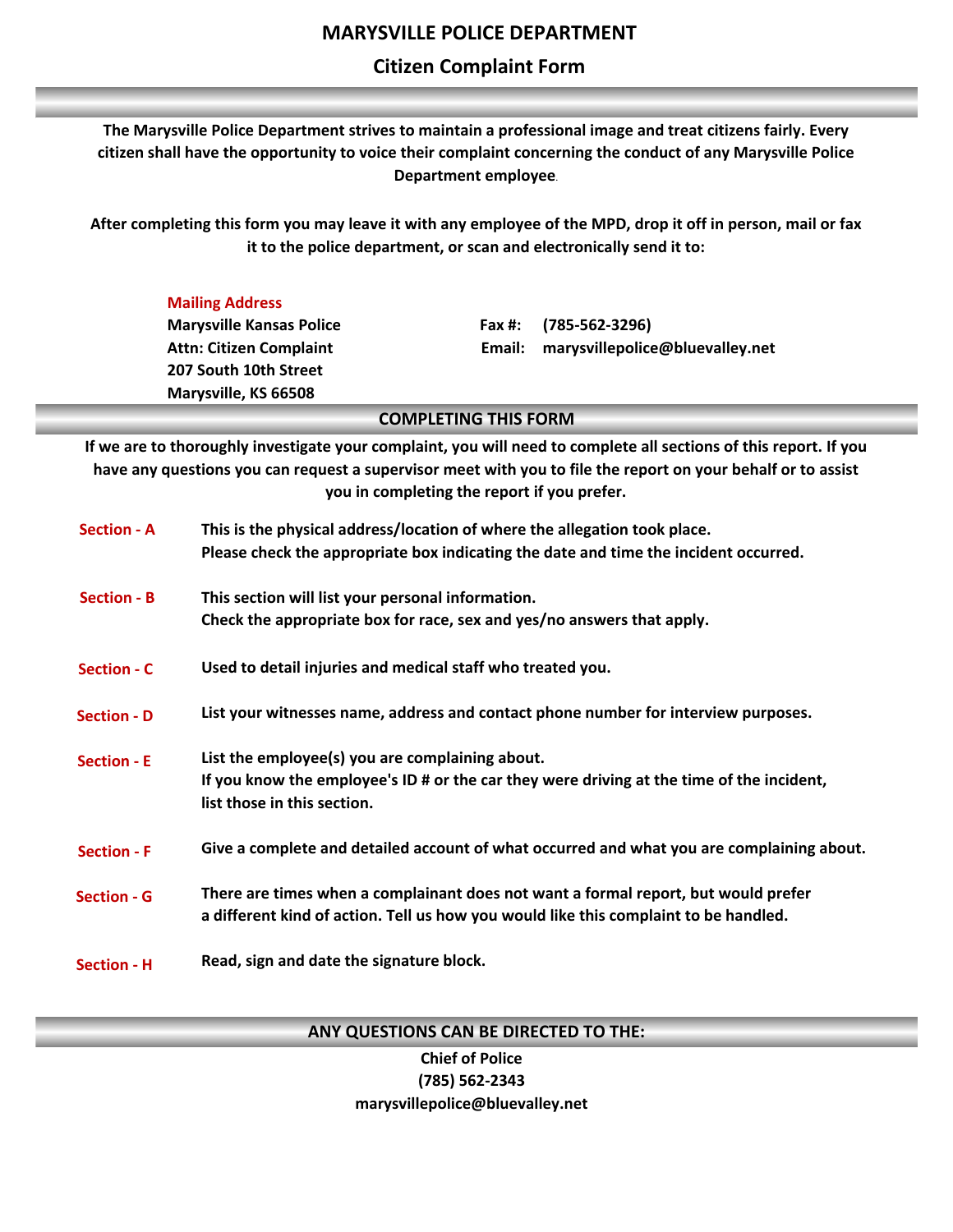### **MARYSVILLE POLICE DEPARTMENT**

**Citizen Complaint Form**

| <br><b>INCIDENT INFORMATION</b>        |                                 |                                                                                                       |                              |  |  |  |  |  |  |  |
|----------------------------------------|---------------------------------|-------------------------------------------------------------------------------------------------------|------------------------------|--|--|--|--|--|--|--|
| <b>Section - A</b>                     |                                 |                                                                                                       |                              |  |  |  |  |  |  |  |
| <b>Date Incident Occurred:</b>         |                                 | <b>Day Incident Occurred:</b>                                                                         |                              |  |  |  |  |  |  |  |
|                                        |                                 | ]Th<br>M<br>∣w                                                                                        | F<br><b>Sa</b><br>]Su        |  |  |  |  |  |  |  |
| <b>Time Incident Occurred:</b>         |                                 | <b>Location of Incident:</b>                                                                          |                              |  |  |  |  |  |  |  |
| Jp.m.<br>a.m.                          |                                 |                                                                                                       |                              |  |  |  |  |  |  |  |
|                                        |                                 | <b>COMPLAINANT INFORMATION</b>                                                                        |                              |  |  |  |  |  |  |  |
|                                        |                                 |                                                                                                       |                              |  |  |  |  |  |  |  |
| [The person filing out this report]    |                                 |                                                                                                       |                              |  |  |  |  |  |  |  |
|                                        |                                 | <b>Section - B</b>                                                                                    |                              |  |  |  |  |  |  |  |
| Name:                                  |                                 |                                                                                                       | <b>Date of Birth</b><br>Age: |  |  |  |  |  |  |  |
|                                        |                                 |                                                                                                       |                              |  |  |  |  |  |  |  |
| Male                                   | White                           | $\square$ Black<br><b>Hispanic</b>                                                                    |                              |  |  |  |  |  |  |  |
| Sex:<br>$\mathsf{\mathsf{\ I}}$ Female | Race:<br><b>Native American</b> | $\Box$ Other                                                                                          |                              |  |  |  |  |  |  |  |
| <b>Street Address:</b>                 | City:                           |                                                                                                       | Zip<br><b>State</b>          |  |  |  |  |  |  |  |
|                                        |                                 |                                                                                                       |                              |  |  |  |  |  |  |  |
| <b>Contact Phone #:</b>                |                                 | <b>Email Address:</b>                                                                                 |                              |  |  |  |  |  |  |  |
|                                        |                                 |                                                                                                       |                              |  |  |  |  |  |  |  |
| Were you arrested?                     |                                 | <b>Charges:</b>                                                                                       |                              |  |  |  |  |  |  |  |
| $\Box$ Yes<br>$\square$ No             |                                 |                                                                                                       |                              |  |  |  |  |  |  |  |
| Were you injured?                      |                                 | Did you seek medical attention?                                                                       |                              |  |  |  |  |  |  |  |
|                                        |                                 |                                                                                                       |                              |  |  |  |  |  |  |  |
| $\Box$ Yes<br>$\square$ No             |                                 | $\Box$ Yes<br>$\square$ No                                                                            |                              |  |  |  |  |  |  |  |
|                                        |                                 | <b>DESCRIBE YOUR INJURIES BELOW</b>                                                                   |                              |  |  |  |  |  |  |  |
|                                        |                                 | [If medical attention was sought, list the name of the doctor or medical institution who treated you] |                              |  |  |  |  |  |  |  |
|                                        |                                 | <b>Section - C</b>                                                                                    |                              |  |  |  |  |  |  |  |
|                                        |                                 |                                                                                                       |                              |  |  |  |  |  |  |  |
|                                        |                                 |                                                                                                       |                              |  |  |  |  |  |  |  |
|                                        |                                 | <b>WITNESS INFORMATION</b>                                                                            |                              |  |  |  |  |  |  |  |
|                                        |                                 | <b>Section - D</b>                                                                                    |                              |  |  |  |  |  |  |  |
| Name:                                  | <b>Address:</b>                 |                                                                                                       | Contact #:                   |  |  |  |  |  |  |  |
|                                        |                                 |                                                                                                       |                              |  |  |  |  |  |  |  |
| Name:                                  | <b>Address:</b>                 |                                                                                                       | Contact #:                   |  |  |  |  |  |  |  |
|                                        |                                 |                                                                                                       |                              |  |  |  |  |  |  |  |
| Name:                                  | <b>Address:</b>                 |                                                                                                       | Contact #:                   |  |  |  |  |  |  |  |
|                                        |                                 |                                                                                                       |                              |  |  |  |  |  |  |  |
| Name:                                  | <b>Address:</b>                 |                                                                                                       | Contact #:                   |  |  |  |  |  |  |  |
|                                        |                                 |                                                                                                       |                              |  |  |  |  |  |  |  |
|                                        |                                 |                                                                                                       |                              |  |  |  |  |  |  |  |
|                                        |                                 | <b>EMPLOYEE INFORMATION</b>                                                                           |                              |  |  |  |  |  |  |  |
|                                        |                                 | [MPD employee(s) involved in the allegation]                                                          |                              |  |  |  |  |  |  |  |
|                                        |                                 | <b>Section - E</b>                                                                                    |                              |  |  |  |  |  |  |  |
| Name:                                  | Employee #:                     |                                                                                                       | Carff:                       |  |  |  |  |  |  |  |
|                                        |                                 |                                                                                                       |                              |  |  |  |  |  |  |  |
| Name:                                  | Employee #:                     |                                                                                                       | Car#:                        |  |  |  |  |  |  |  |
|                                        |                                 |                                                                                                       |                              |  |  |  |  |  |  |  |
| Name:                                  | Employee #:                     |                                                                                                       | Car#:                        |  |  |  |  |  |  |  |
|                                        |                                 |                                                                                                       |                              |  |  |  |  |  |  |  |
| Name:                                  | Employee #:                     |                                                                                                       | Car#:                        |  |  |  |  |  |  |  |
|                                        |                                 |                                                                                                       |                              |  |  |  |  |  |  |  |
|                                        |                                 |                                                                                                       |                              |  |  |  |  |  |  |  |